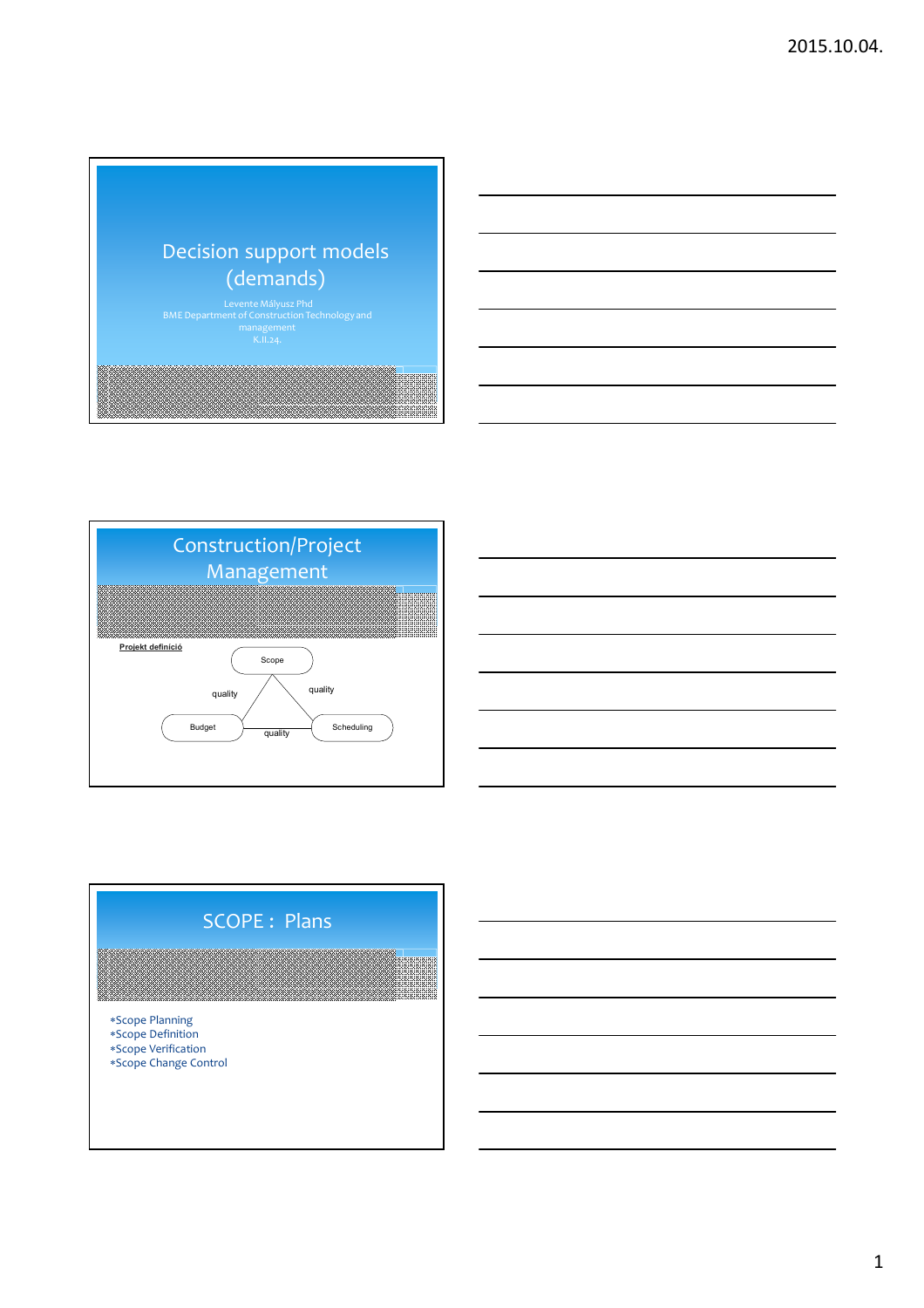# BUDGET: project cost

( in cash or in labor hour ) Resource Planning Cost Estimating Cost Budgeting  $*Cost$  Control

# SCHEDULE: Time management

Activity Definition

- Activity Sequencing Activity Duration Estimating
- Schedule Development
- Schedule Control

# Quality is "the totality of characteristics of an entity that bear on its ability to satisfy stated or implied needs" QUALITY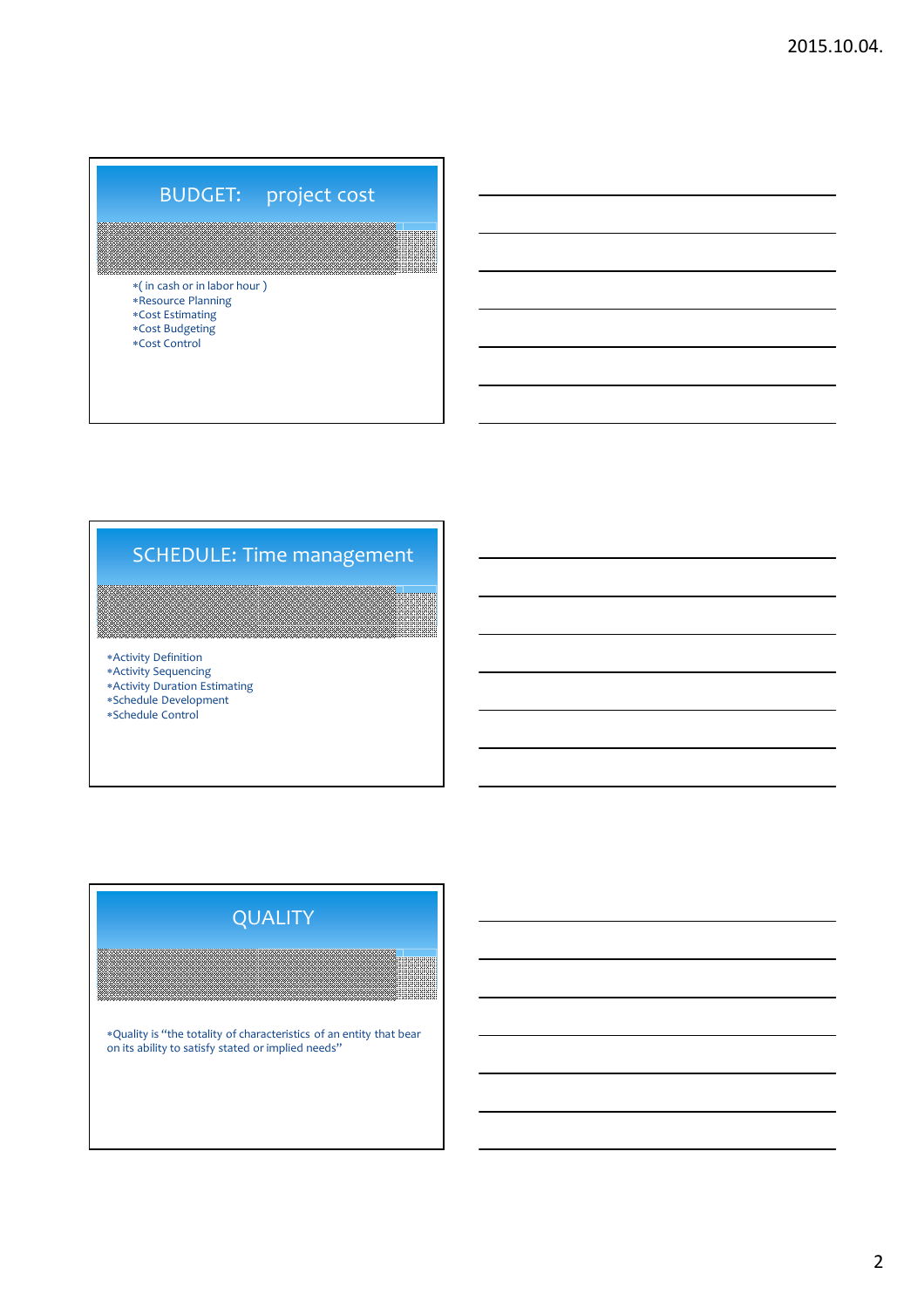# Definition of a project

Performed by people. Constrained by limited resources. Planned, executed, and controlled.

#### Project management

"Project management is the application of knowledge, skills, tools, and techniques to project activities to meet project requirements. Project management is accomplished through the use of the processes such as: initiating, planning, executing, controlling, and closing.  $\cdot$ ,

Brief history of construction project management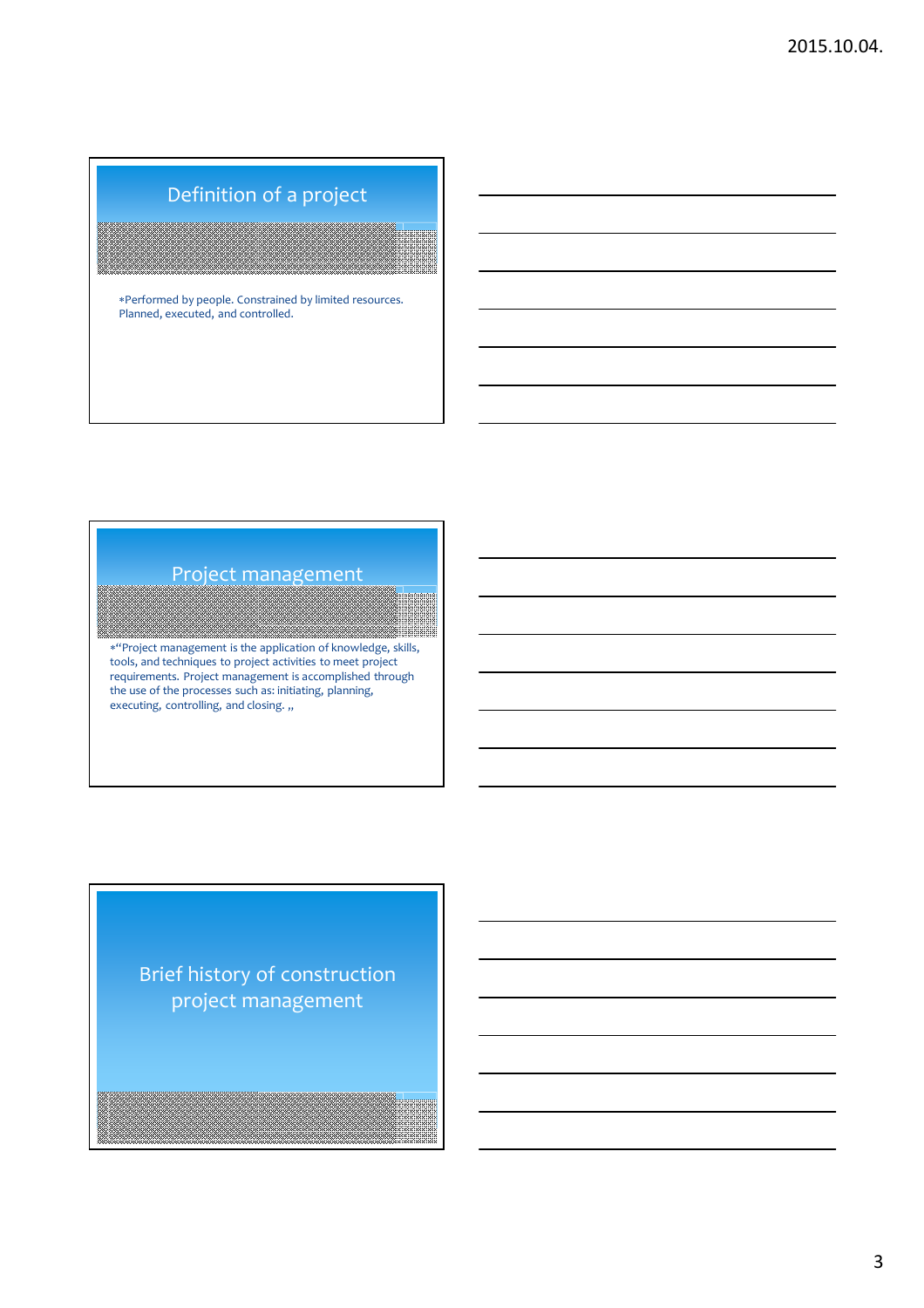### Seven wonders of ancient word

*"I have set eyes on the wall of lofty Babylon on which is a road for chariots, and the statue of Zeus by the Alpheus, and the hanging gardens, and the Colossus of the Sun, and the huge labour of the high pyramids, and the vast tomb of Mausolus; but when I saw the house of Artemis that mounted to the clouds, those other marvels lost their brilliancy, and I said, 'Lo, apart from Olympus, the Sun never looked on aught so grand." Antipatros*

## Seven wonders of ancient word

Pyramid of Khufu 2500 BC

The hanging gardens of Babylon: c.580 BC , II. Nabúkudurriuszur king of Babylon

The statue of Zeus at Olympia: c.430 BC

The temple of Artemis at Ephesus: c.550 BC

#### Seven wonders of ancient word

The mausoleum at Halicarnassus: c.350 The colossus of Rhodes: 292 BC

The pharos at Alexandria: c.280 BC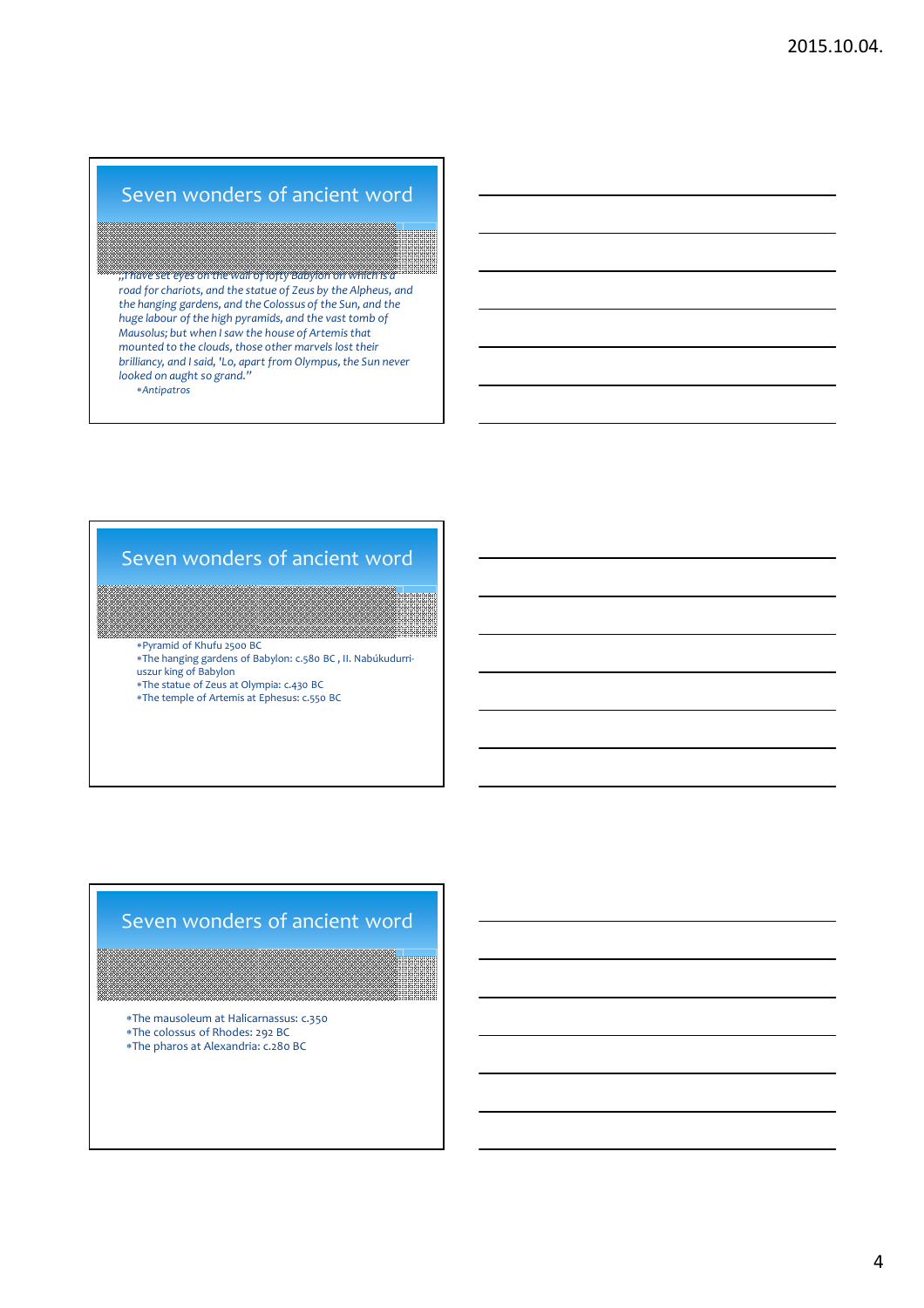



# Pyramids (Kheops)

- Built near to cairo 2551-2528 BC Herodotos 450 BC: 100.000? workers during 20 years Domestic houses of adobe, dried bricks (clay + lime + sand) 147 meter high,
- 
- Experiment of Thor Heyerdahl in 1986 (10t stone, 180 workers move on tree trunk)



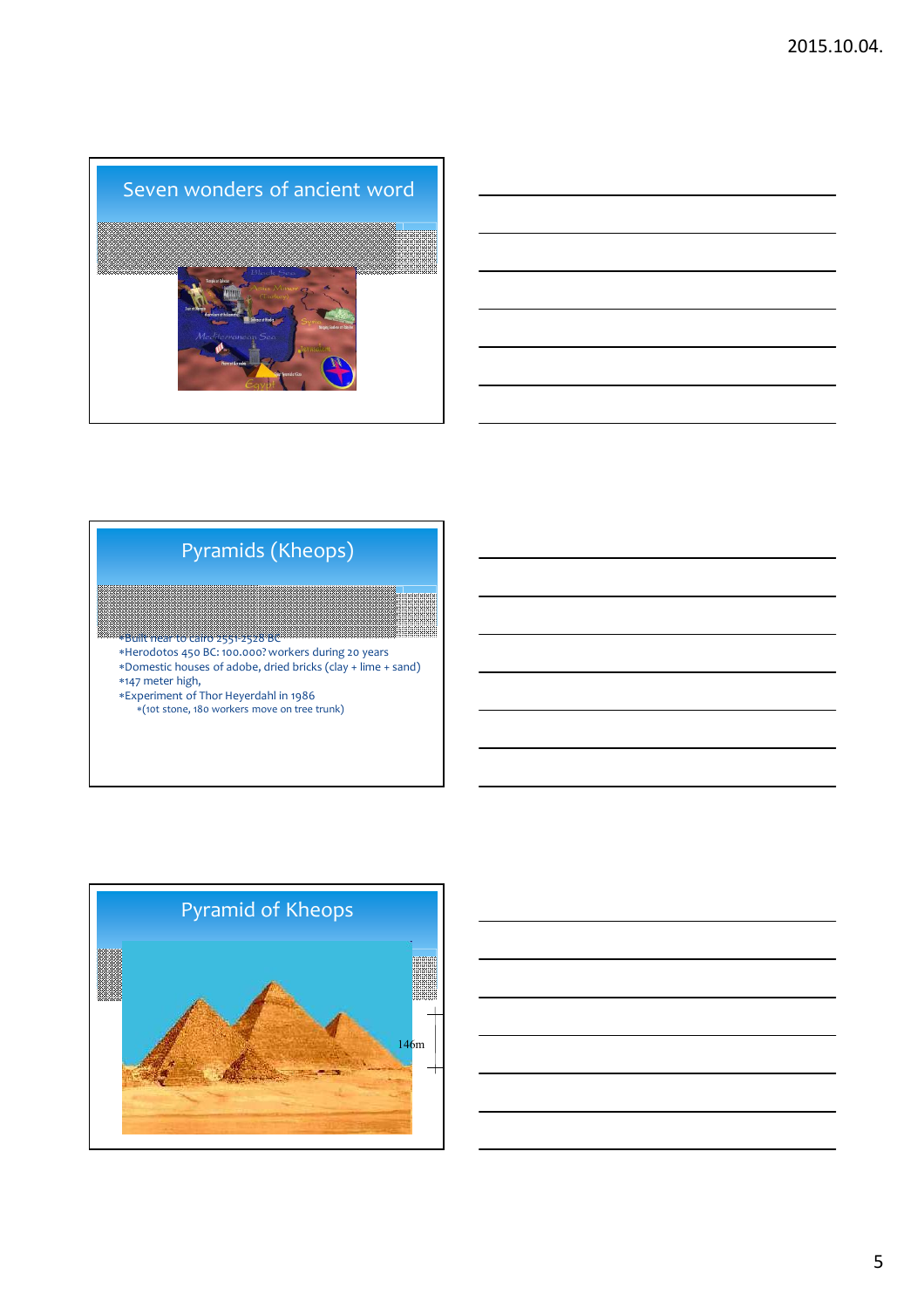# Hanging garden of Semiramis

XXXXXXXXXXXXXX It was built 90 kilometers from Baghdad in Babylon (German archaeologist Robert Koldewey 1898) Cantilever design Herodotos: 3-4-storey houses, straight streets Other buildings in Babylon Palaces from stone Domestic houses burnt bricks



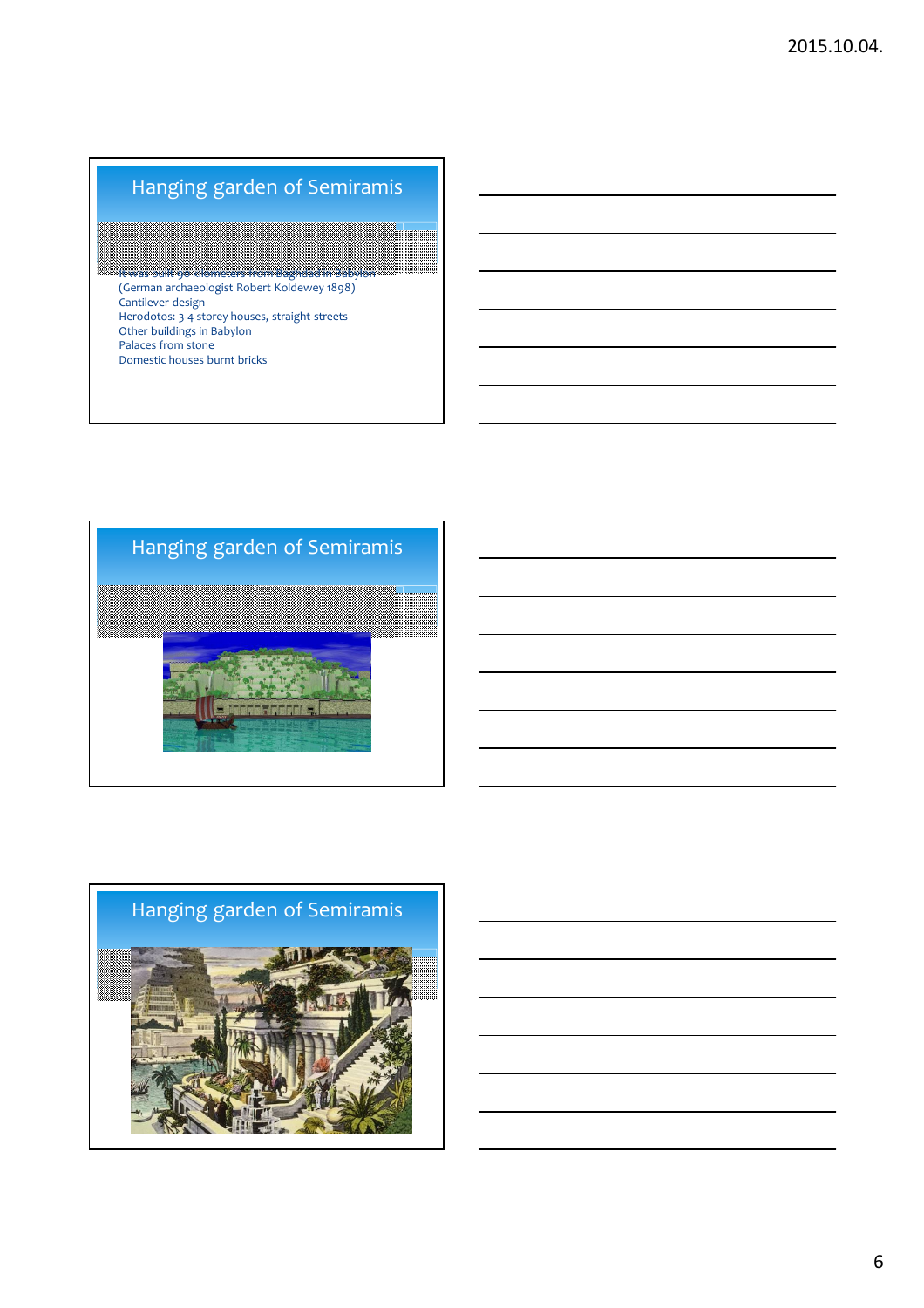# Artemis Temple

Xarana Built in 560-570 BC. In Ephesus site of the old church Designer, Developer: Kheirokratesz architect, in Ephesus 65m wide and 125m long, 18m high marble columns 127 pieces The church also was used for business, functioned as a bank

AC. 262 was destroyed by the Goths



# Pheidias statue of Zeus at Olympia

Built in BC. 457 Olympia inner chamber of the temple and placed

The 64m x 27m based church 34db high of 10.5 columns The statue is 12m tall Earthquake destroyed or damaged by fire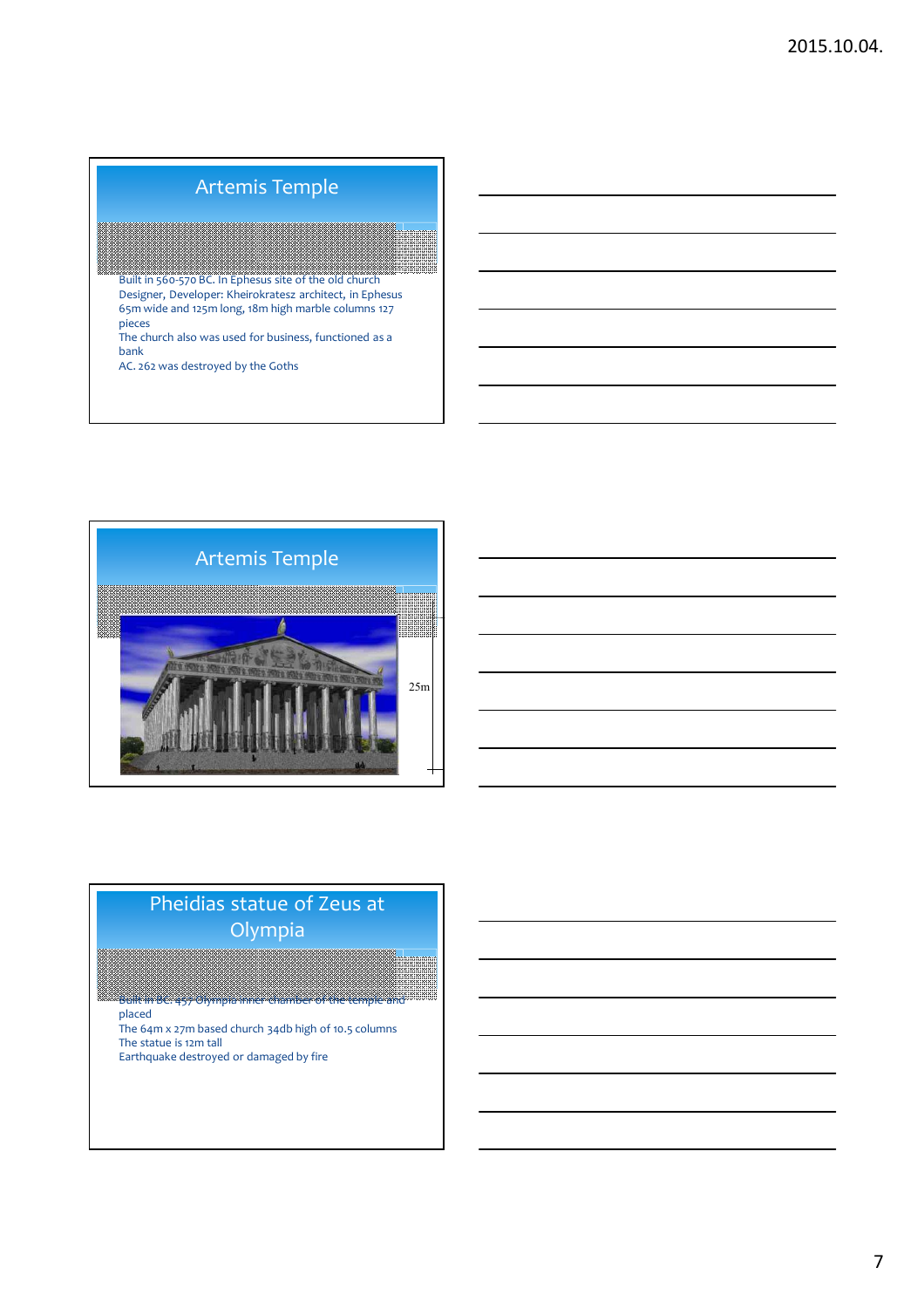



# Mausoleunm at Halikarnassos

Builder: Mausolos Built in 353 BC, selected through tenders Greek architects (Szatüros and Phütheos) in Bodrum 49m high, 11m high pillar inner chamber of 39 pieces 12.sz was destroyed by earthquake



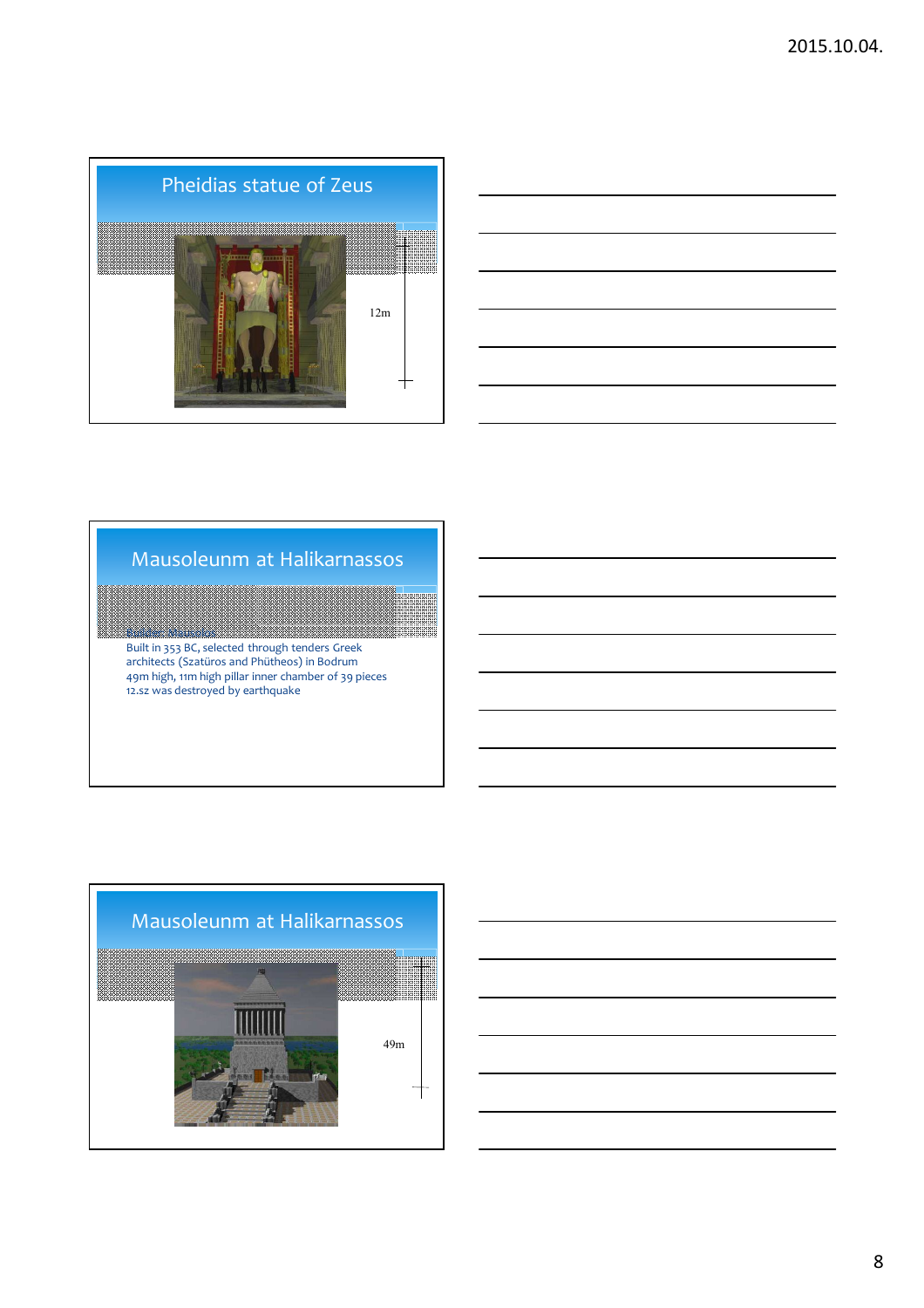# Colossus at Rhodes

It was built in BC. 302 Rhodes Built by: Kharesz 36 m high (originally 18m tall, modified on the fly) and 12t of bronze in boulders formed Ie. 224 collapsed in an earthquake, and lay in 900 years



### Pharos at Alexandria

Épült: a Nílus deltájában Phárosz szigetén

- Építtető: Nagy Sándor
- Épült halála után több mint 20 évvel, ie. 300
- 130m magas 30x30m alapú
- 800 talentumba került (21000 kg ezüst)
- Isz. 796-ban földrengés rombolta le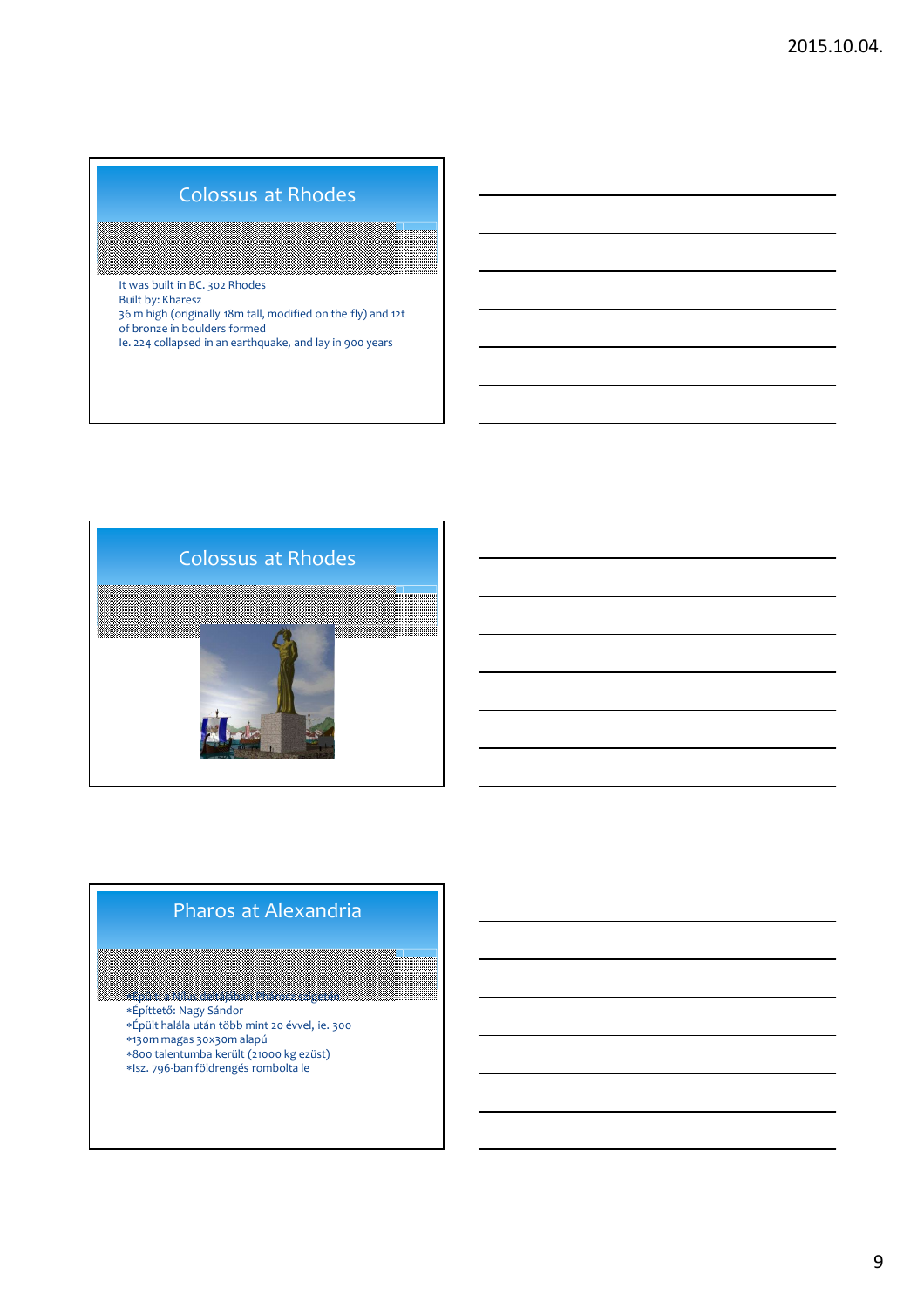



# It was built in 605-562 BC, 90 km from Baghdad 90m high and 90x90 m2 based Building materials: Mud and straw Tower of Babel



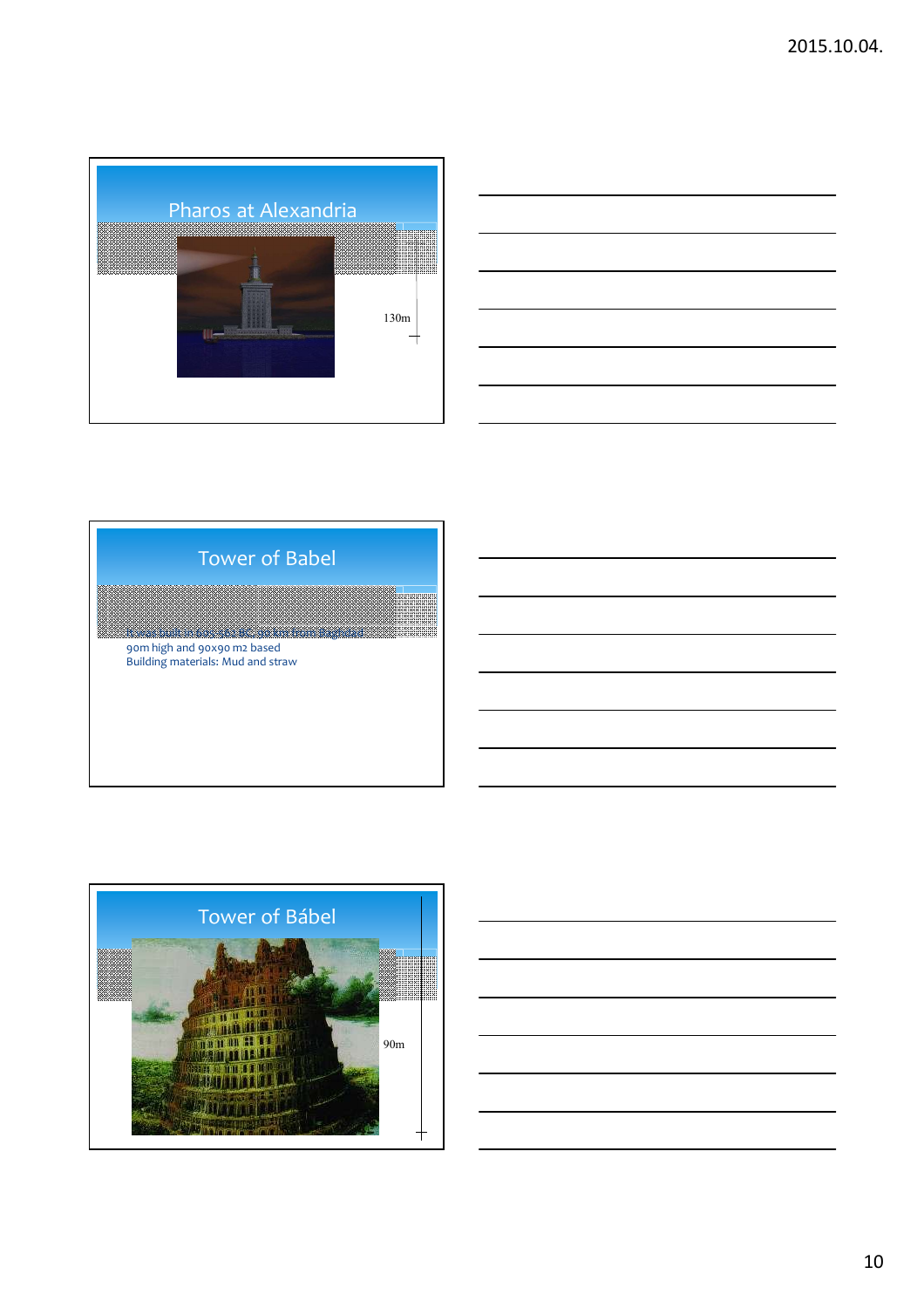|                 | Built in 530 BC. Samos island | <b>Tunnel</b> |                                                  |  |
|-----------------|-------------------------------|---------------|--------------------------------------------------|--|
| sometimes wider |                               |               | 1km long, 1.5-2 x 1.5-2 high sometimes narrower, |  |



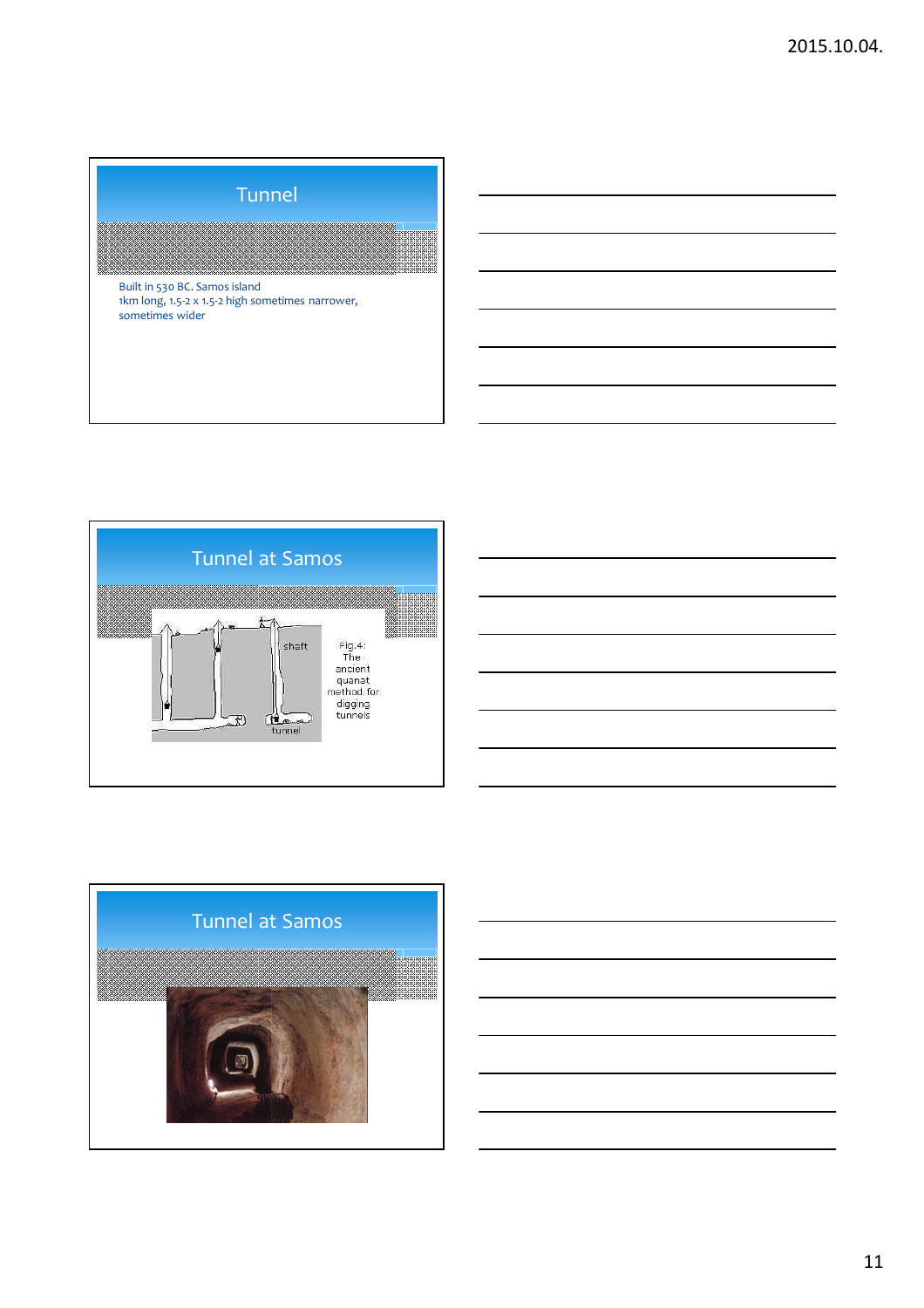# Roads and bridges

Darius BC. 500 2500km long Babylon 123m long bridge parts under water with bitumen

#### Management

Eli Whitney in 1800 the introduction of quality control Charles Babbage (1792-1871) English mathematician and inventor (motivation) Wharton School (U. Penn) -First College of Business

# "Scientific management"

1900 Frederick Winslow Taylor (1856 to 1915) is an American

engineer (Time and Motion) The Principles of Scientific Management (1911).

Bethlehem Steel Company 12.5 t  $\longrightarrow$  47.5 t

In 1917, under pressure from the trade unions His method were banned.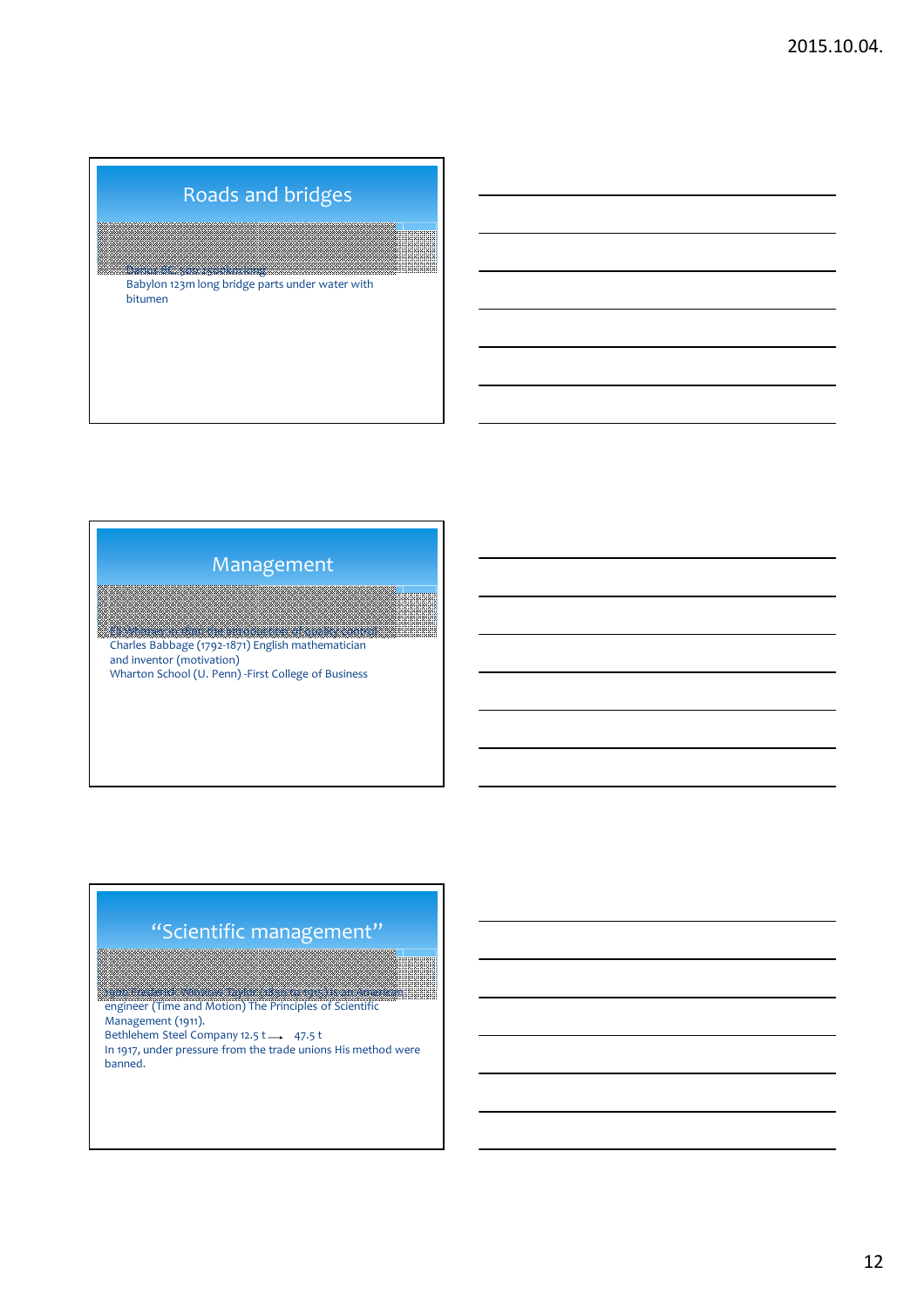# "Scientific Management"

Frank, Lilian Gilbreth (1868-1924) 120 brick pile of brick / brick hour 350 / hour Harvey Gantt American engineer, track schedule, Gantt chart. 1916

# Golden Gate bridge

1933-1937

Charles Alton Ellis Equation system with 30.000 variables Bernoulli (1667-1748) ,Lagrange (1731-1813) 1788, Kronecker (1823-1891), Gyula Farkas (1847-1930) 1902

#### Management

1927 George Elton Mayo (1880-1949) operational psychologist (Human Relations) The Western Electric Company Hawthorne experiments were dated between 1927-1939. Goal: Increase Productivity Hypothesis: Performance = f (Physical Working Conditions) 21,000 questionnaires / interviews RESULT: Power = f (emotional factors)